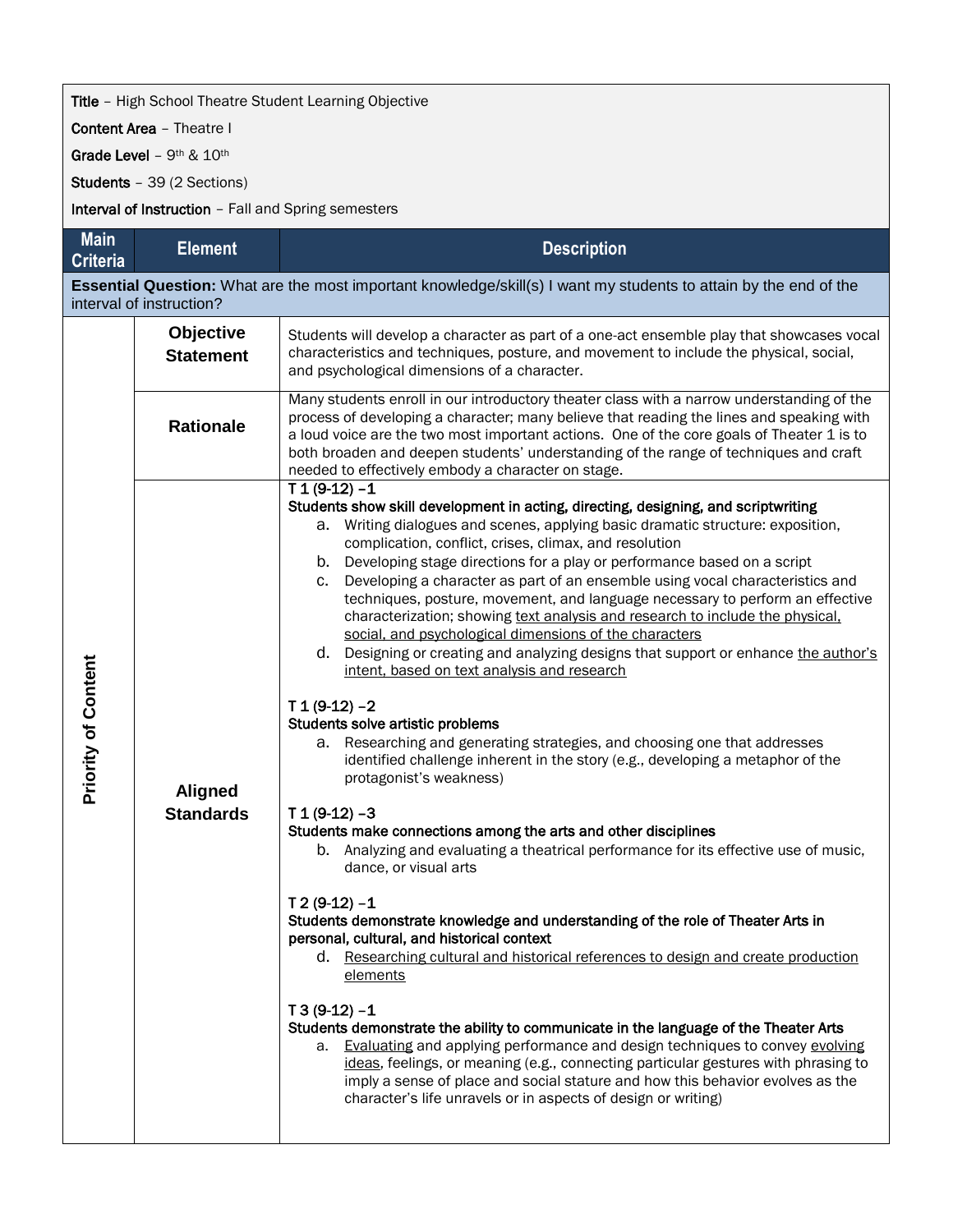|                                                                                                                       |                                              | $T3(9-12) - 2$                                                                                                                                                                              |  |  |
|-----------------------------------------------------------------------------------------------------------------------|----------------------------------------------|---------------------------------------------------------------------------------------------------------------------------------------------------------------------------------------------|--|--|
|                                                                                                                       |                                              | Students demonstrate the ability to extract meaning from Theater                                                                                                                            |  |  |
|                                                                                                                       |                                              | a. Evaluating major and minor themes and characters and their symbolic                                                                                                                      |  |  |
|                                                                                                                       |                                              | representation (i.e., cultural references)<br>b. Evaluating techniques for their effectiveness and craft (e.g., critiquing actor's                                                          |  |  |
|                                                                                                                       |                                              | performance and the playwright's dialogue)                                                                                                                                                  |  |  |
|                                                                                                                       |                                              |                                                                                                                                                                                             |  |  |
|                                                                                                                       |                                              | $T4(9-12) - 1$                                                                                                                                                                              |  |  |
|                                                                                                                       |                                              | Students reflect upon, analyze and evaluate the work of self and others                                                                                                                     |  |  |
|                                                                                                                       |                                              | a. Evaluating a play or performances based on analysis of what is seen, heard, and<br>known to judge its value and contribution to humanity                                                 |  |  |
|                                                                                                                       |                                              | b. Evaluating character's objectives and motivations based on what is seen, heard,                                                                                                          |  |  |
|                                                                                                                       |                                              | and known to explain character's behavior                                                                                                                                                   |  |  |
|                                                                                                                       |                                              | c. Evaluating technical elements of theatrical production                                                                                                                                   |  |  |
|                                                                                                                       |                                              | d. Evaluating dramatic elements of a plot for their effectiveness and cohesiveness                                                                                                          |  |  |
|                                                                                                                       |                                              |                                                                                                                                                                                             |  |  |
| <b>Essential Question:</b> Where are my students now (at the beginning of instruction) with respect to the objective? |                                              |                                                                                                                                                                                             |  |  |
|                                                                                                                       |                                              | The first week of class each student will be given a single scene to prepare and act out                                                                                                    |  |  |
|                                                                                                                       | <b>Baseline Data /</b><br><b>Information</b> | with a partner within that week, referencing the final rubric as a guide. Each scene                                                                                                        |  |  |
|                                                                                                                       |                                              | presentation will be videotaped and critiqued by the class and myself, using the rubric. I<br>will score each scene's components and use this baseline data to begin targeted whole-        |  |  |
|                                                                                                                       |                                              | class lessons, small-group workshops, and individual conversations with students to                                                                                                         |  |  |
|                                                                                                                       |                                              | prepare for the spring statewide drama competition. I will use the baseline data as the                                                                                                     |  |  |
|                                                                                                                       |                                              |                                                                                                                                                                                             |  |  |
|                                                                                                                       |                                              | basis for determining roles for the one-act play.                                                                                                                                           |  |  |
|                                                                                                                       |                                              | Essential Question: Based on what I know about my students, where do I expect them to be by the end of the<br>interval of instruction and how will they demonstrate their knowledge/skills? |  |  |
|                                                                                                                       |                                              | 1. Portfolio                                                                                                                                                                                |  |  |
|                                                                                                                       |                                              | a. All students will complete a portfolio that demonstrates proficiency in six                                                                                                              |  |  |
|                                                                                                                       |                                              | elements of developing a character for performance (to be described in                                                                                                                      |  |  |
|                                                                                                                       |                                              | Evidence Source section).                                                                                                                                                                   |  |  |
|                                                                                                                       |                                              | b. To be submitted, evidence for each of the portfolio's six elements must earn                                                                                                             |  |  |
|                                                                                                                       | Target(s)                                    | a score of 80% or higher based on individual assignments. All rubrics and<br>criteria will be communicated to students in advance.                                                          |  |  |
|                                                                                                                       |                                              | 2. Performance                                                                                                                                                                              |  |  |
|                                                                                                                       |                                              | a. 37/39 students will achieve a rating of 80% or above on the final                                                                                                                        |  |  |
|                                                                                                                       |                                              | performance rubric.                                                                                                                                                                         |  |  |
| Target                                                                                                                |                                              | b. Two students with IEPs for communication and expressive language will use                                                                                                                |  |  |
|                                                                                                                       |                                              | an accommodated rubric and achieve a rating of 80% or above.                                                                                                                                |  |  |
|                                                                                                                       |                                              | While most students will be new to theater, the use of extensive modeling, critique and                                                                                                     |  |  |
| Rigor of                                                                                                              |                                              | feedback, and a rubric to clarify language and expectations will help increase student                                                                                                      |  |  |
|                                                                                                                       |                                              | progress. Students will be assigned to roles based on their baseline performance for the                                                                                                    |  |  |
|                                                                                                                       | <b>Rationale for</b>                         | final one-act play that are fitting to their needs and ability, thus creating an internalized                                                                                               |  |  |
|                                                                                                                       | Target(s)                                    | tier to the target. The targets I have set, which include 100% of students achieving a<br>performance rating of 80% or higher, are ambitious, but I believe appropriate and                 |  |  |
|                                                                                                                       |                                              | achievable since students will have roles that correspond to their ability. It will be my                                                                                                   |  |  |
|                                                                                                                       |                                              | responsibility to assign roles that balance rigor and appropriate challenge while also<br>setting students up to succeed and showcase their skills.                                         |  |  |